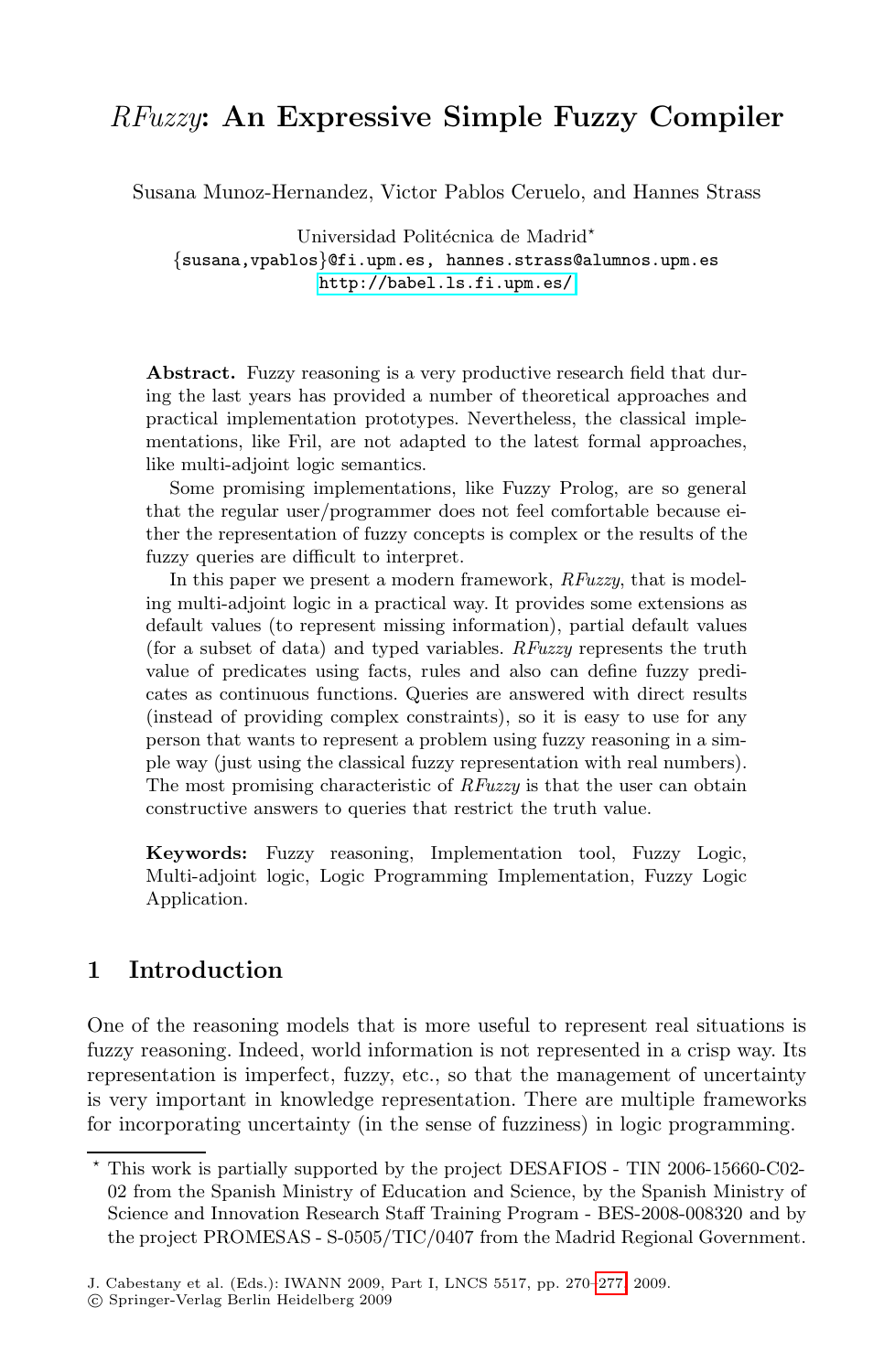Despite of the multitude of theoretical approaches to this issue, few of them resulted in current usable tools. Since Logic Programming is traditionally used in Knowledge Representation and Reasoning, we argue (as in [15]) that it is perfectly well-suited to implement a fuzzy reasoning tool [as](#page-7-1) ours.

# **1.1 Fuzzy Approaches in Logic Programming**

Introducing Fuzzy Logic into Logic Programming has provided the development of several fuzzy systems over Prolog. These systems replace its inference mechanism, SLD-resolution, with a fuzzy variant that is able to handle partial truth. Most of these systems implement the fuzzy re[sol](#page-7-2)ution introduced by Lee in [4], as the Prolog-Elf system, the FRIL Prolog system and the F-Prolog language. However, there is no common method for fuzzifying Prolog, as noted in [11].

Some of these Fuzzy Prolog systems only consider fuzziness on predicates whereas other systems consider fuzzy facts or fuzzy rules. There is no agreement about which fuzzy logic should be used. Most of them use min-max logic (for modelling the conjunction and disjunction operations) but other systems just use Lukasiewicz logic.

There is also an extension of constraint logic programming [2], which can model logics based on semiring structures. This framework can model min-max fuzzy logic, which is the only logic with semiring structure. Another theoretical model for fuzzy logic programming without negation has been proposed by Vojtáš in  $[14]$ , which deals with many-valued implications.

# **1.2 Fuzzy Prolog**

One of the most promising fuzzy tools for Prolog was the "Fuzzy Prolog" system [13,3]. The most important advantages against the other approaches are:

- 1. A truth value is represented as a finite union of sub-intervals on [0, 1]. An interval is a particular case of union of one element, and a unique truth value (a real number) is a particul[ar c](#page-7-3)ase of having an interval with only one element.
- 2. A truth value is propagated through the rules by means of an aggregation operator. The definition of this *aggregation operator* is general and it subsumes conjunctive operators (triangular norms like min, prod, etc.), disjunctive operators (triangular co-norms, like max, sum, etc.), average operators (averages as arithmetic average, quasi-linear average, etc) and hybrid operators (combinations of the above operators).
- 3. Crisp and fuzzy reasoning are consistently combined [10].

Fuzzy Prolog adds fuzziness to a Prolog compiler using  $CLP(\mathcal{R})$  instead of implementing a new fuzzy resolution method, as other former fuzzy Prologs do. It represents intervals as constraints over real numbers and aggregation operators as operations with these constraints, so it uses Prolog built-in inference mechanism to handle the concept of partial truth.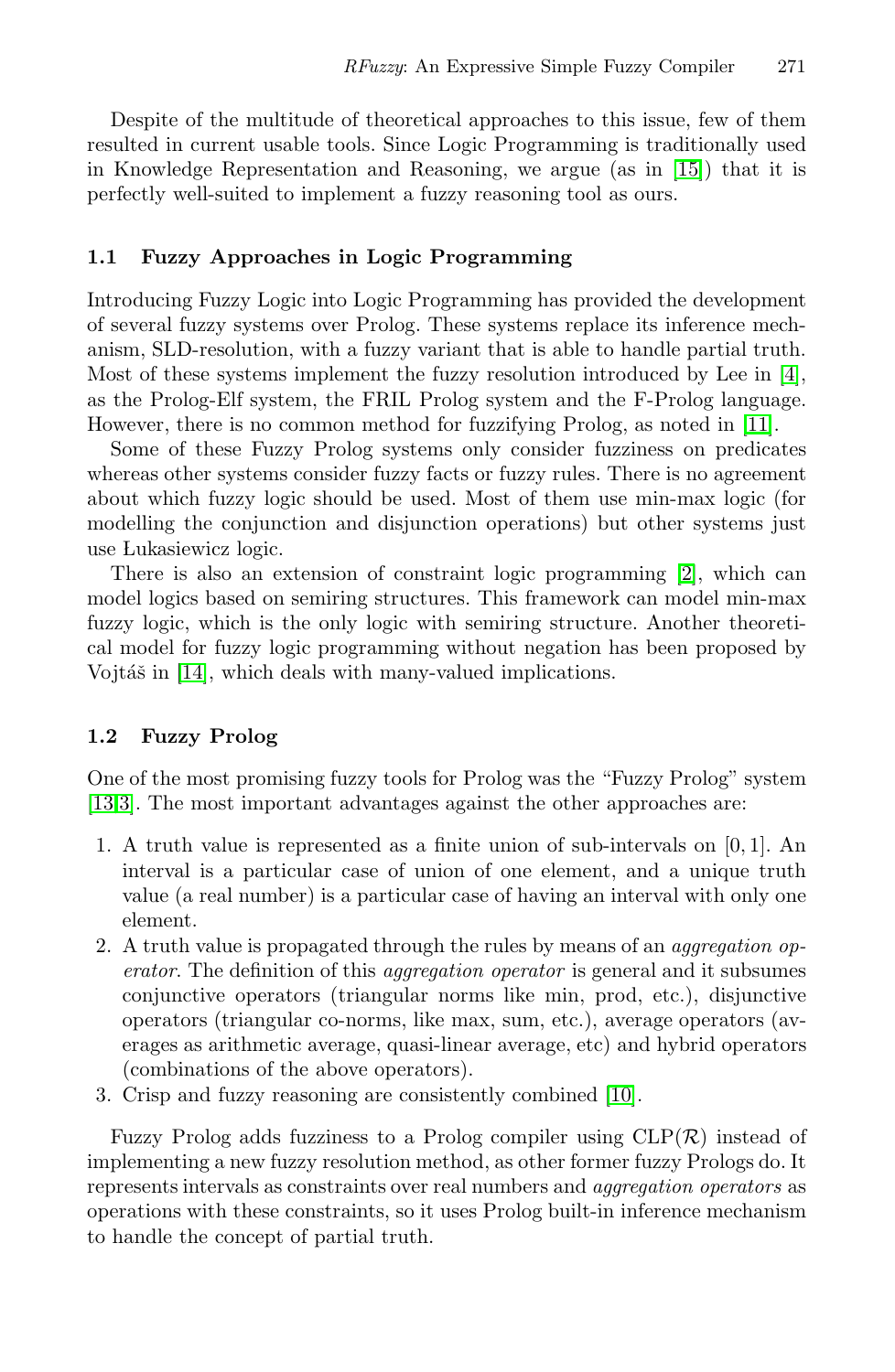272 S. Munoz-Hernandez, V.P. Ceru[elo](#page-7-4), and H. Strass

#### **1.3 Motivation and** RFuzzy **Approach**

Over the last few years several papers have been published by Medina et al. ([6,7,5]) about multi-adjoint programming, which describe a theoretical model, but no means of serious implementations apart from promising prototypes [1] and recently the FLOPER tool [9,8].

FLOPER implementation is inspired in Fuzzy Prolog [3] and adds the modellization of multi-adjoint logic. On one side Fuzzy Prolog is more expressive in the sense that can represent continuous fuzzy functions and its truth value is more general (union of intervals of real numbers), on the other side Fuzzy Prolog syntax is so flexible and general that can be complex for non-expert programmers just interested in modelling simple fuzzy problems.

This is the reason why we propose here the RFuzzy approach that is simpler than Fuzzy Prolog for the user because the truth values are simple real numbers instead of the general structures of Fuzzy Prolog. RFuzzy also models multiadjoint logic and moreover provides some interesting improvements with respect to FLOPER: default values, partial defa[ult](#page-2-0) values (just for a subset of data), types for variables, and a useful sugar-syntax (for representing facts, rules and functions). Additionally RFuzzy inherits Fuzzy Prolog characteristics that are more expressive than other tools (uses Prolog-like syntax, has flexibility in the queries syntax, combines crisp and fuzzy predicates, uses general aggregation operators and provides constructive answers querying data and querying truth values).

Besides, RFuzzy implements multi-adjoint logic with a simple representation of the concept of credibility of the rules of multi-adjoint logic<sup>1</sup>.

# **2** RFuzzy **Expressiveness**

RFuzzy enhances regular Prolog with truth values and with credibility values. In this section we enumerate and describe some of the most interesting characteristics of RFuzzy expressiveness through its syntax.

# **2.1 Types Definition**

<span id="page-2-0"></span>Prolog does not have types. It assigns values to the variables taking terms from the Herbrand Universe that can be created from the set of constants and constructors defined in a program. Nevertheless if we use types, then we can con[straint the domain of values](http://babel.ls.fi.upm.es/software/rfuzzy/) of the variables and this help us to return finite constructive answers (semantically correct). In RFuzzy types are defined according to (1) syntax.

$$
\text{:- set\_prop } pred / ar \implies type\_pred\_1 / 1 [, type\_pred\_n / 1 ]^* . \tag{1}
$$

<sup>&</sup>lt;sup>1</sup> A complete formalization of the semantics of  $RFuzzu$  with a description of a least model semantics, a least fixpoint semantics, an operational semantics and the proof of their equivalence can be downloaded at

http://babel.ls.fi.upm.es/software/rfuzzy/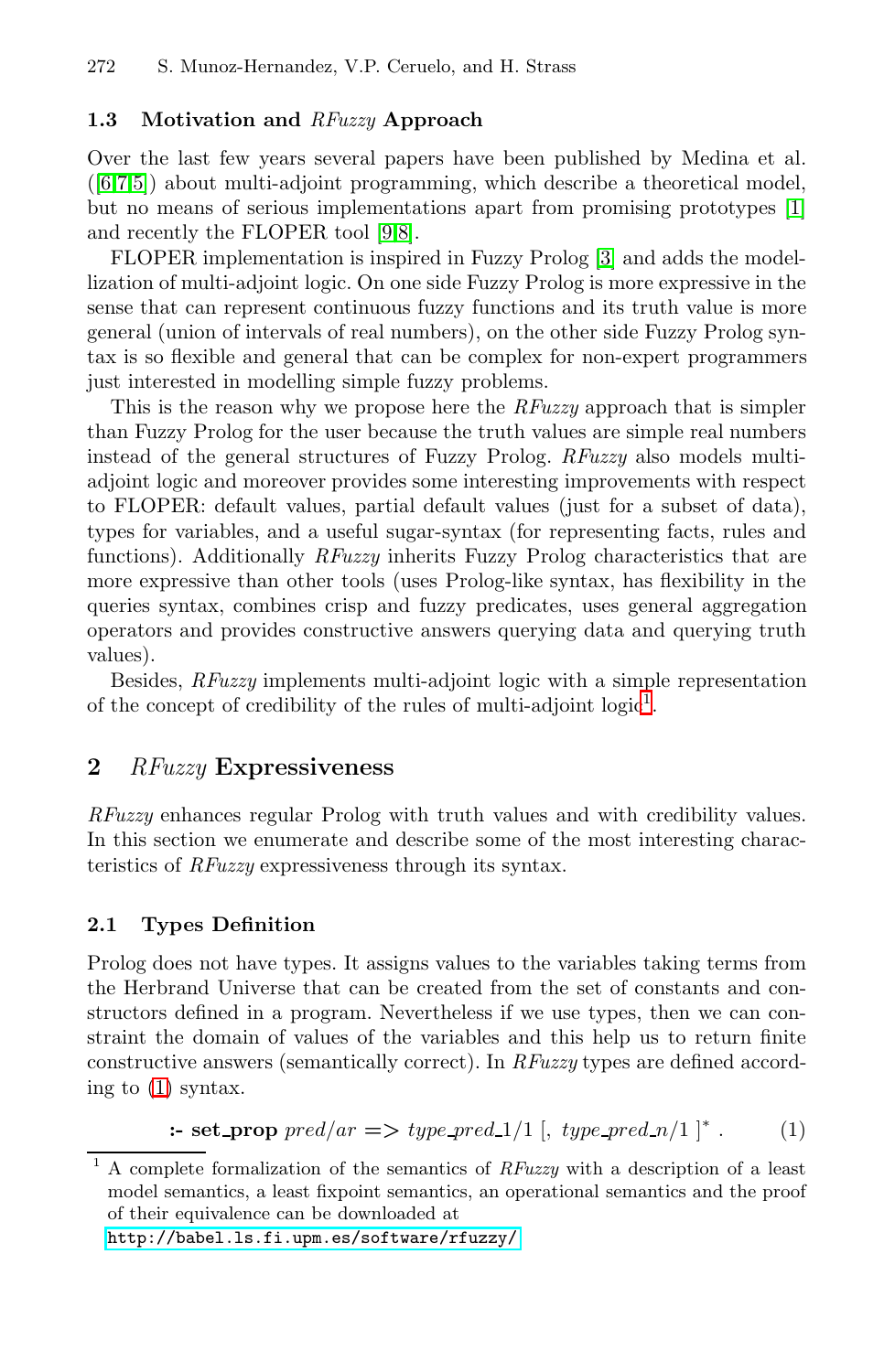where set prop is a reserved word, pred is the name of the typed predicate, are is its arity and type pred 1, type pred n  $(n \in 2, 3, ..., ar)$  are predicates used to define types for each argument of pred. They must have arity 1. The definition is constraining the values of the n<sub>th</sub> argument of  $pred$  to the values of the type type pred  $n$ . This definition of types ensures that the values assigned to the arguments of pred are correctly typed.

<span id="page-3-1"></span>The example below shows that the arguments of predicates has lower price/2 and expensive car/1 have to be of type car/1. The domain of type car is enumerated.

:  $-set\_prop$  has lower  $price/2 \implies car/1, car/1$ . :  $-set\_prop\;exensive\_car/1 \implies car/1.$  $-set\_prop\;exensive\_car/1 \implies car/1.$  $-set\_prop\;exensive\_car/1 \implies car/1.$  $car(vw\_caddy)$ .  $car(alfa\_romeo_qt)$ .  $car(aston\_martin_bulldog).$   $car(lamborghini\_urrac).$ 

### <span id="page-3-0"></span>**2.2 Simple Truth Value Assignment**

<span id="page-3-3"></span>It is possible to assign a truth value to an individual using fuzzy facts. Their syntax, that we can see in (2), is different than regular Prolog facts syntax.

$$
pred(args) \text{ value } truth\_val. \tag{2}
$$

Arguments, [arg](#page-3-1)s, should be ground and the truth value, truth val, must be a real number between 0 and 1. The example below defines that the car alfa romeo qt [is](#page-3-2) an expensive car with a truth value 0.6.

 $expensive\_car(alfa\_romeo\_gt)$  value 0.6.

#### **2.3 Continuous Function to Represent Truth Values**

Facts definition (see subsection 2.2) is worth for a finite (and relative small) number of individuals. Nevertheless, it is very common to represent fuzzy truth using continuous functions. Fig. 1 shows an example in which the continuous function assigns the truth value of being teenager to each age.

<span id="page-3-2"></span>Functions used to define the truth value of some group of individuals are usually continuous and linear over intervals. To define those functions there is no necessity to write down the value assigned to each element in their domains. We have to take into account that the domain can be infinite.



**Fig. 1.** Teenager truth value continuous representation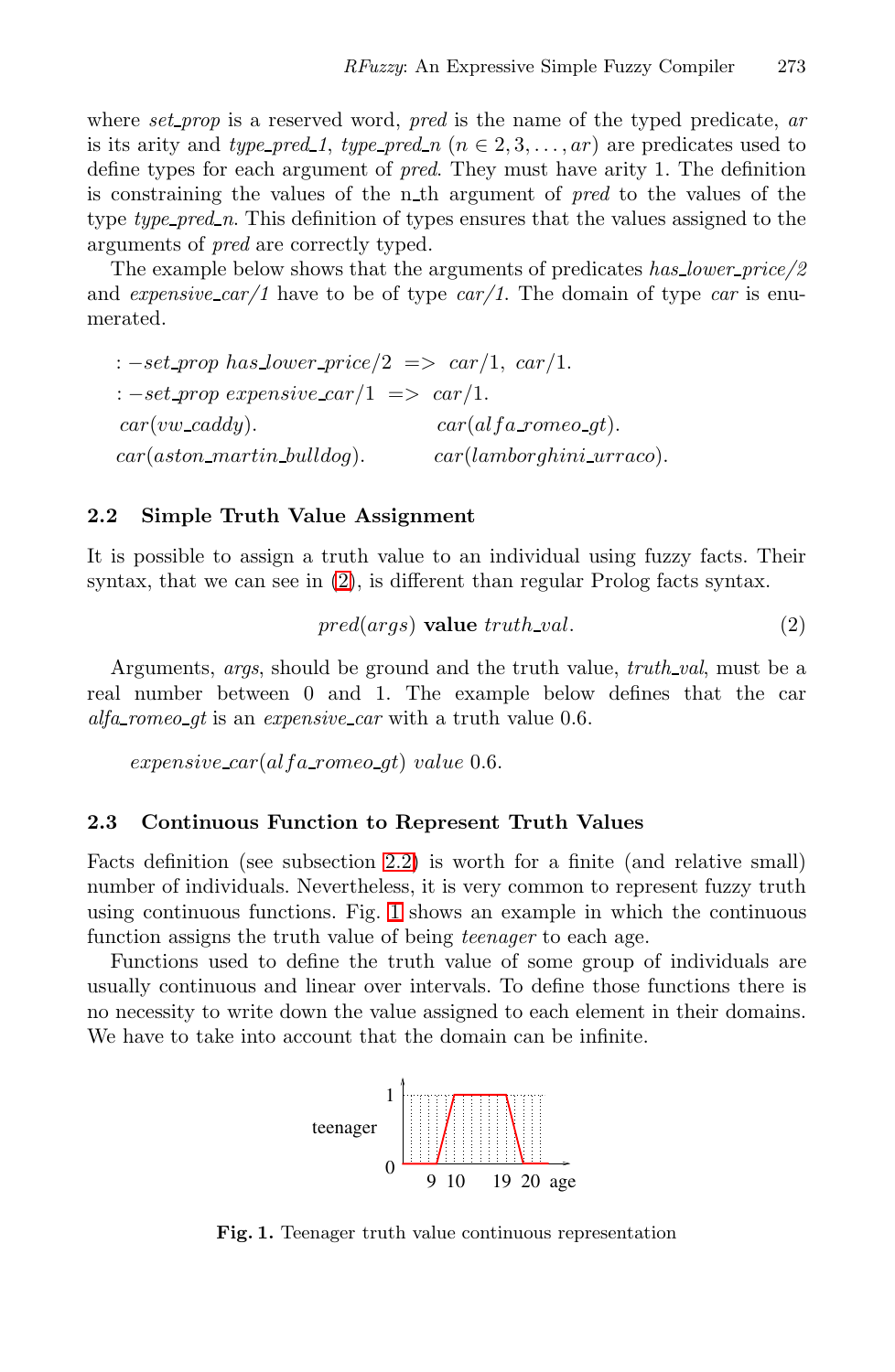#### 274 S. Munoz-Hernandez, V.P. Ceruelo, and H. Strass

RFuzzy provides the syntax for defining functions by stretches. This syntax is shown in (3). External brackets represent the Prolog list symbols and internal brackets represent cardinality in the formula notati[on](#page-3-2). Predicate pred has arity 1, val1, ..., valN should be ground terms representing numbers of the domain (they are possible values of the argument of  $pred$ ) and  $truth\_val1, ..., truth\_valN$ should be the truth values associated to these numbers. The truth value of the rest of the elements is obtained by interpolation.

<span id="page-4-2"></span>pred  $:\#([val1, truth\_val1), (val2, truth\_val2)$   $[, (valn, truth\_valn)$  $*])$ . (3)

The  $RFuzzy$  syntax for the predicate teenager/1 (represented in Fig.1) is:

teenager :  $\#([(9,0), (10, 1), (19, 1), (20, 0)]$ .

# **2.4 Rule Definition with Truth Values and Credibility**

A tool which only allows the user to define truth values through functions and facts lacks on allowing him to combine those truth values for representing more complex situations. A rule is the tool to combine the truth values of facts, functions, and other rules.

Rules allow the user to combine truth values in the cor[re](#page-4-0)ct way (by means of aggregation operators, like minimum, maximum, product, etc.). The aggregation operator combines the truth values of the subgoals of the body of the rule to obtain the truth value of the head of the rule.

Appart fro[m](#page-4-1) this, rules are assigned a credibility value to obtain the final truth value for the head of the clause. Credibility is used to express how much we trust a rule. It is used another opperator to aggregate the truth value obtained (from the aggregation of the subgoals of the body) with the rule's credibility.

<span id="page-4-0"></span>RFuzzy offers a simple syntax for representing these rules, defined in (5). There are two aggregation operators,  $op2$  for combining the truth values of the subgoals of the rule body and *op1* for combining the previous result with the rule's credibility. The user can choose for any of them an aggregation operator from the list of the available ones<sup>2</sup> or define his/her own aggregation operator.

$$
pred(arg1 [, argn]^{*}) [ \text{cred} (op1, value1) ] : ~ op2
$$
\n
$$
pred1(args\_pred_1) [, predm(args\_pred_m)] .
$$
\n(4)

<span id="page-4-1"></span>The following example uses the operator prod for aggregating truth values of the subgoals of the body and min to aggregate the result with the credibility of the rule (which is 0.8). "**cred**  $(\text{op1}, \text{value1})$ " can only appear 0 or 1 times.

 $good\_player(J) \, cred(min, 0.8) : ~prod1> void \, swift(J), \, tall(J), \, has\_ experience(J).$ 

<sup>&</sup>lt;sup>2</sup> Aggregation operators available are: *min* for minimum, *max* for maximum, *prod* for the product, *luka* for the Lukasiewicz operator, *dprod* for the inverse product, *dluka* for the inverse Lukasiewicz operator and complement.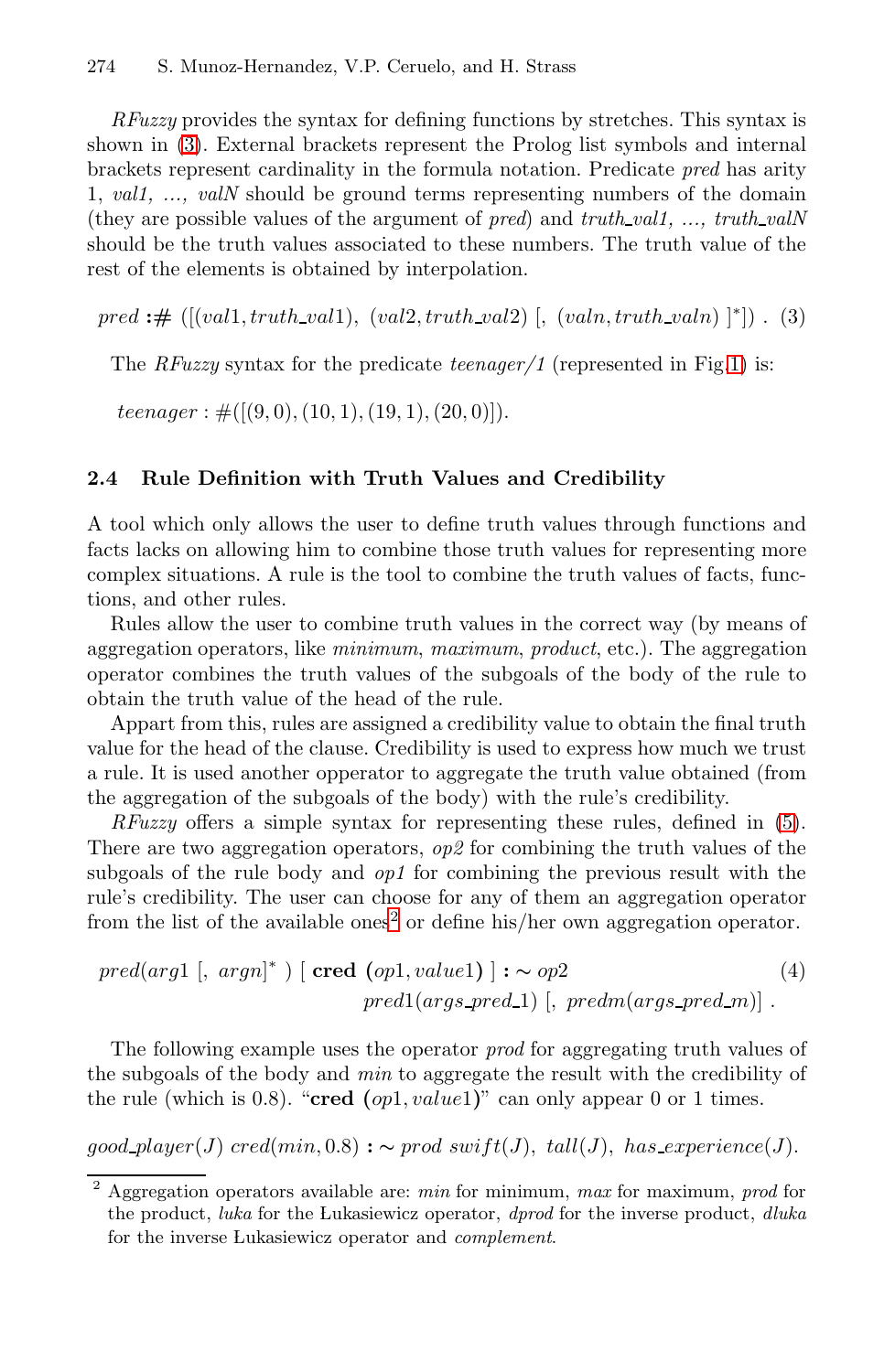#### <span id="page-5-1"></span>**2.5 General and Conditioned Default Truth Values**

Unfortunately, information provided by the user is not c[om](#page-5-0)plete in general. So there are many cases in which we have no information about the truth value for a fuzzy predicate of an individual or a set of them. Nevertheless, it is interesting not to stop a complex query evaluation just because we have no information about one or more subgoals if we can use a reasonable approximation. A solution to this problem is using default truth values for thes[e](#page-5-0) cases. The RFuzzy extension to define a default truth value for a predicate when applied to individuals for which the user has not defined an explicit truth value is named *general default* truth value. The syntax for defining a general default truth value is shown in (5).

<span id="page-5-0"></span>Conditioned default truth value is used when the default truth value only applies to a subset of the domain. This subset is defined by a membership predicate which is true only when an individual belongs to the subset. The membership predicate (*membership\_predicate/ar*) and the predicate to which it is applied (pred/ar) need to have the same arity  $(ar)$ . The syntax is shown in (6).

\n- **default** 
$$
(pred/ar, truth_value)
$$
.
\n- **default**  $(pred/ar, truth_value) \implies membership\_predicate/ar.$
\n- (6)
\n

 $pred/ar$  is in both cases the predicate to which we are defining default values. As expected, when defining the three cases (explicit, conditioned and default truth value) only one will be given back when doing a query. The precedence when looking for the truth value goes from the most concrete to the least one.

<span id="page-5-2"></span>The code from the example below joint with the code from examples in subsections 2.1 and 2.2 assigns to the predicate *expensive\_car* a truth value of  $0.5$ when the car is  $vw\_caddy$  (default truth value), 0.9 when it is *lamborghini\_urraco* or aston martin bulldog (conditioned default truth value) and 0.6 when it is alfa romeo gt (explicit truth value).

:  $-default(expensive-car/1, 0.9) \implies expensive\_make/1.$ :  $-de fault(expensive\_car/1, 0.5).$  $expensive\_make(lamborghini\_urrac).$  $expensive\_make(aston\_martin\_bullet).$ 

### **2.6 Constructive Answers**

A very interesting characteristic for a fuzzy tool is being able to provide constructive answers for queries. The regular (easy) questions ask for the truth value of an element. For example, how expensive is an Volkswagen Caddy? (See left hand side example below)

|              | ? – expensive car(vw_caddy,V).   ? – expensive car(X,V), $V > 0.8$ . |
|--------------|----------------------------------------------------------------------|
| $V = 0.5$ ?: | $V = 0.9, X =$ aston_martin_bulldoq?;                                |
| $n_{0}$      | $V = 0.9, X = lambographic' urraco$                                  |
|              | no                                                                   |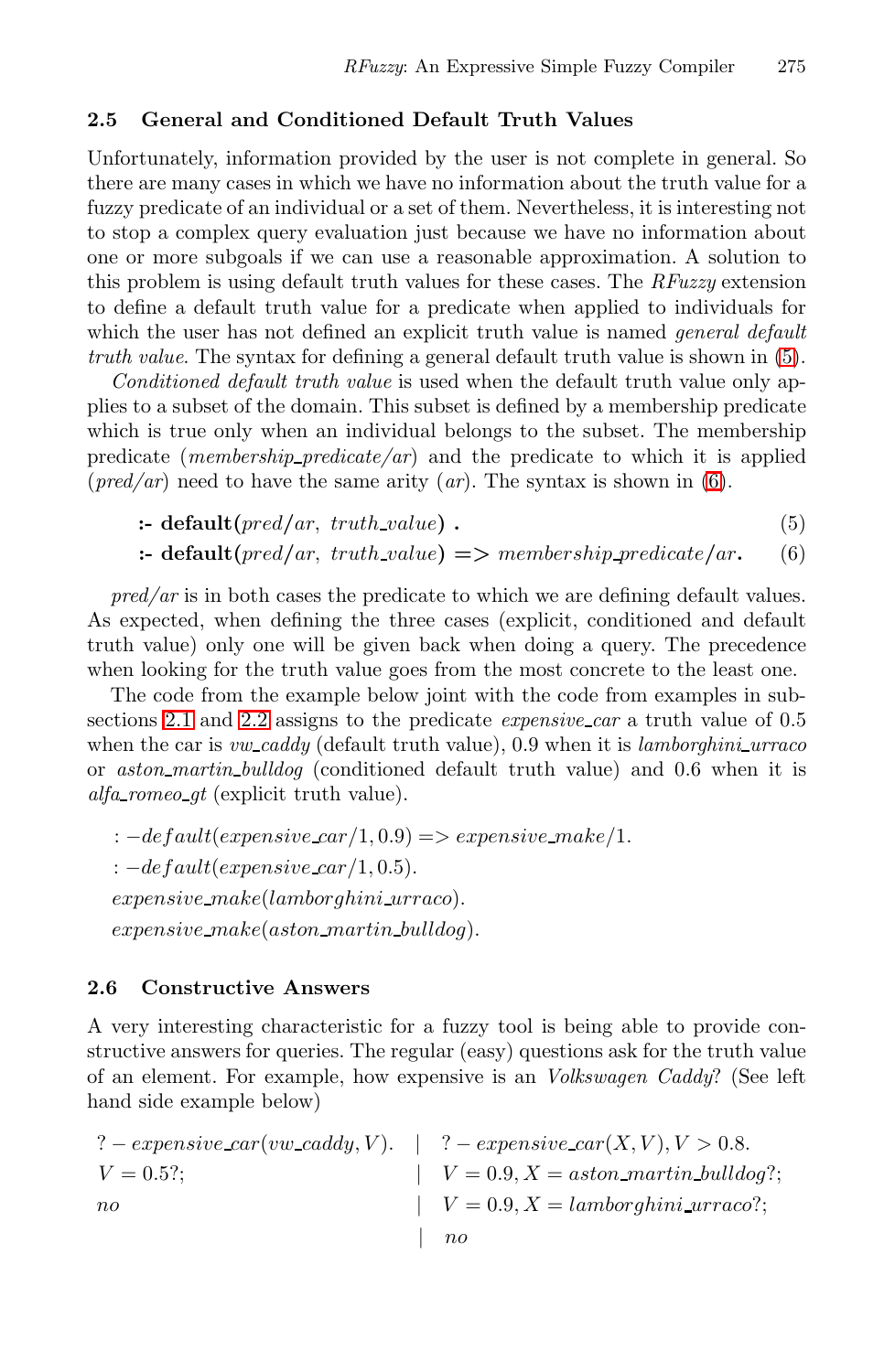But the really interesting queries are the ones that ask for values that satisfy constraints over the truth value. For example, which cars are very expensive? (See right hand side example a[bov](#page-7-5)e). RFuzzy provides this constructive functionality.

# **3 Implementation Details**

 $RFuzzy$  has to deal with two kinds of queries, (1) queries in which the user asks for the truth value [of](#page-6-0) an individual, and (2) queries in which the user asks for an individual with a concrete or a restricted truth value. For this reason RFuzzy is implemented as a Ciao Prolog [12] package because Ciao Prolog offers the possibility of dealing with a higher order compilation through the implementation of Ciao packages.

<span id="page-6-0"></span>The compilation process of a  $RFuzzy$  program has two pre-compilation steps: (1) the RFuzzy program is translated into  $CLP(\mathcal{R})$  constraints by means of the  $RFuzzy$  package and  $(2)$  the program with constraints is translated into ISO Prolog by using the  $CLP(\mathcal{R})$  package. Fig. 2 shows the whole process.



**Fig. 2.** RFuzzy architecture

# **4 Conclusions**

 $RFuzzy$  is not a work in p[rogr](#page-3-1)[ess](#page-5-1). It is an available i[mple](#page-3-3)mentation<sup>3</sup> that offers to the users/[prog](#page-4-2)rammers a new framework to represent fuzzy problems over real numbers. Main RFuzzy advantages over Fuzzy Prolog are a simpler syntax and the elimination of answers with constraints. Moreover RFuzzy is one of the first tools mo[delli](#page-5-2)ng multi-adjoint logic, as explained in subsection 1.3. All the advanced characteristics of RFuzzy are missing in other tools as FLOPER[9,8].

Extensions added to Prolog by RFuzzy are: types (subsection 2.1), default truth values conditioned or general (subsection 2.5), assignment of truth values to individuals by means of facts (subsection 2.2), functions (subsection 2.3) or rules with credibility (subsection 2.4).

<span id="page-6-1"></span>One of the most important consequences of these extensions is the construc[tivity of the answers with the pos](http://babel.ls.fi.upm.es/software/rfuzzy/)sibility of constraining the truth value in the queries as we describe in section 2.6.

There are countless applications and research lines which can benefit from the advantages of using the fuzzy representations offered by RFuzzy. Some examples are: Search Engines, Knowledge Extraction (from databases, ontologies, etc.), Semantic Web, Business Rules, Coding Rules, etc.

The RFuzzy module with installation instructions and examples can be downloaded from http://babel.ls.fi.upm.es/software/rfuzzy/